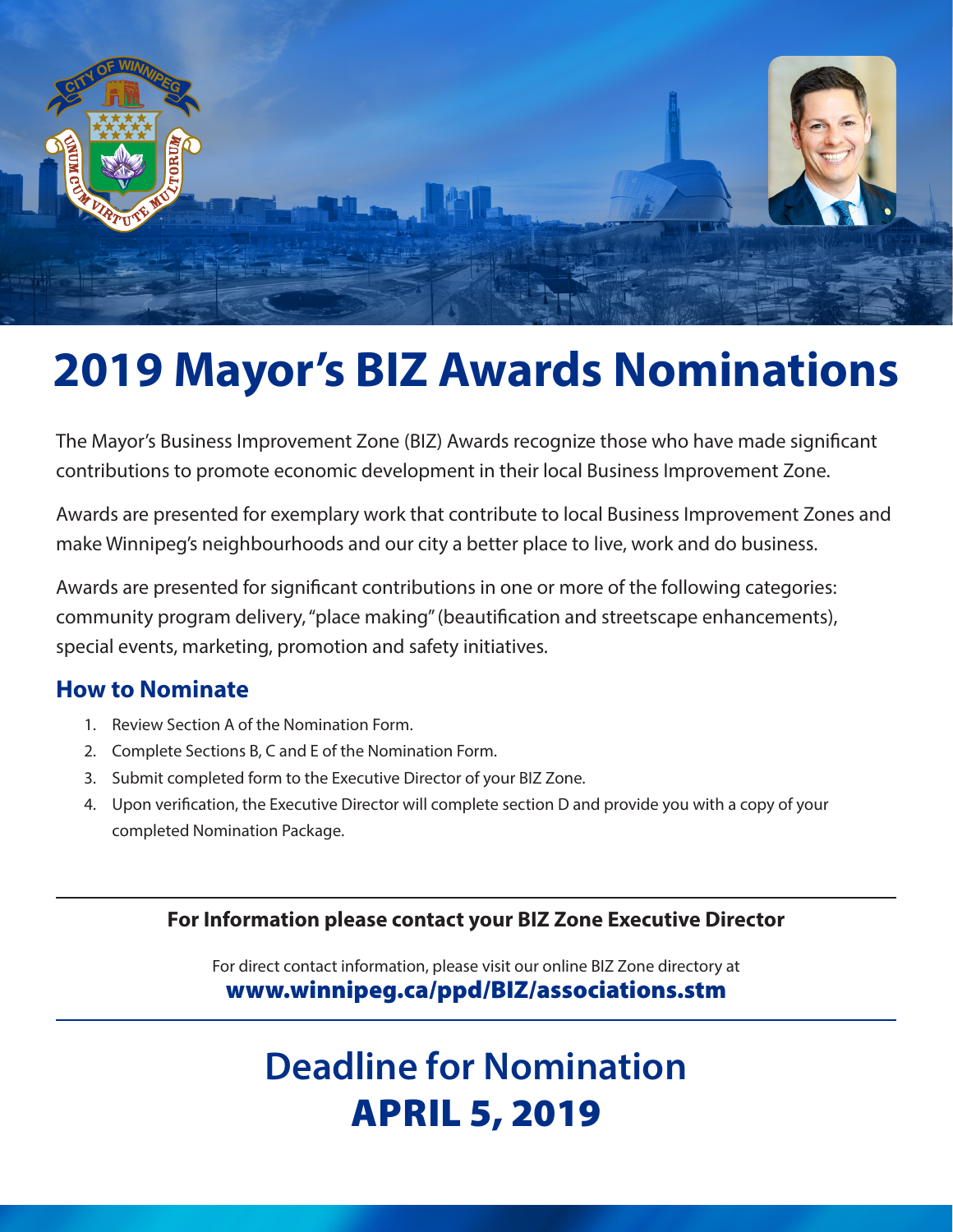# **SECTION A: Eligibility Requirements**

- $\blacklozenge$  The nominee is a BIZ Zone member in good standing.
- $\blacklozenge$  The nominee is an active volunteer within the BIZ Zone, community or neighbourhood.
- ◆ The nominee has demonstrated significant contributions to promote economic development within the BIZ Zone.
- $\blacklozenge$  The nominee is not a current employee of the BIZ Zone.
- $\blacklozenge$  The nominee is not currently serving as a member of the BIZ Zone Board.
- $\blacklozenge$  The nominee is not a City of Winnipeg employee, elected official or holds other political office.
- $\triangle$  The nominee accepts and agrees to collection, nomination, and use of personal data and photography in conjunction with said nomination or selection as an award recipient.

#### **SECTION B: Nominee**

| If the nominee is a BIZ Zone member, are they in good standing? $Q$ Yes $Q$ No |  |
|--------------------------------------------------------------------------------|--|
|                                                                                |  |
|                                                                                |  |
|                                                                                |  |
|                                                                                |  |
|                                                                                |  |
|                                                                                |  |

## **SECTION C: Nominator**

| Is the nominee a relative? $Q$ Yes $Q$ No                   |  |
|-------------------------------------------------------------|--|
| Is the nominator an employee of the Nominee? $Q$ Yes $Q$ No |  |
|                                                             |  |
|                                                             |  |
|                                                             |  |
|                                                             |  |

# Deadline for Nomination  $\triangle$  **APRIL 5, 2019**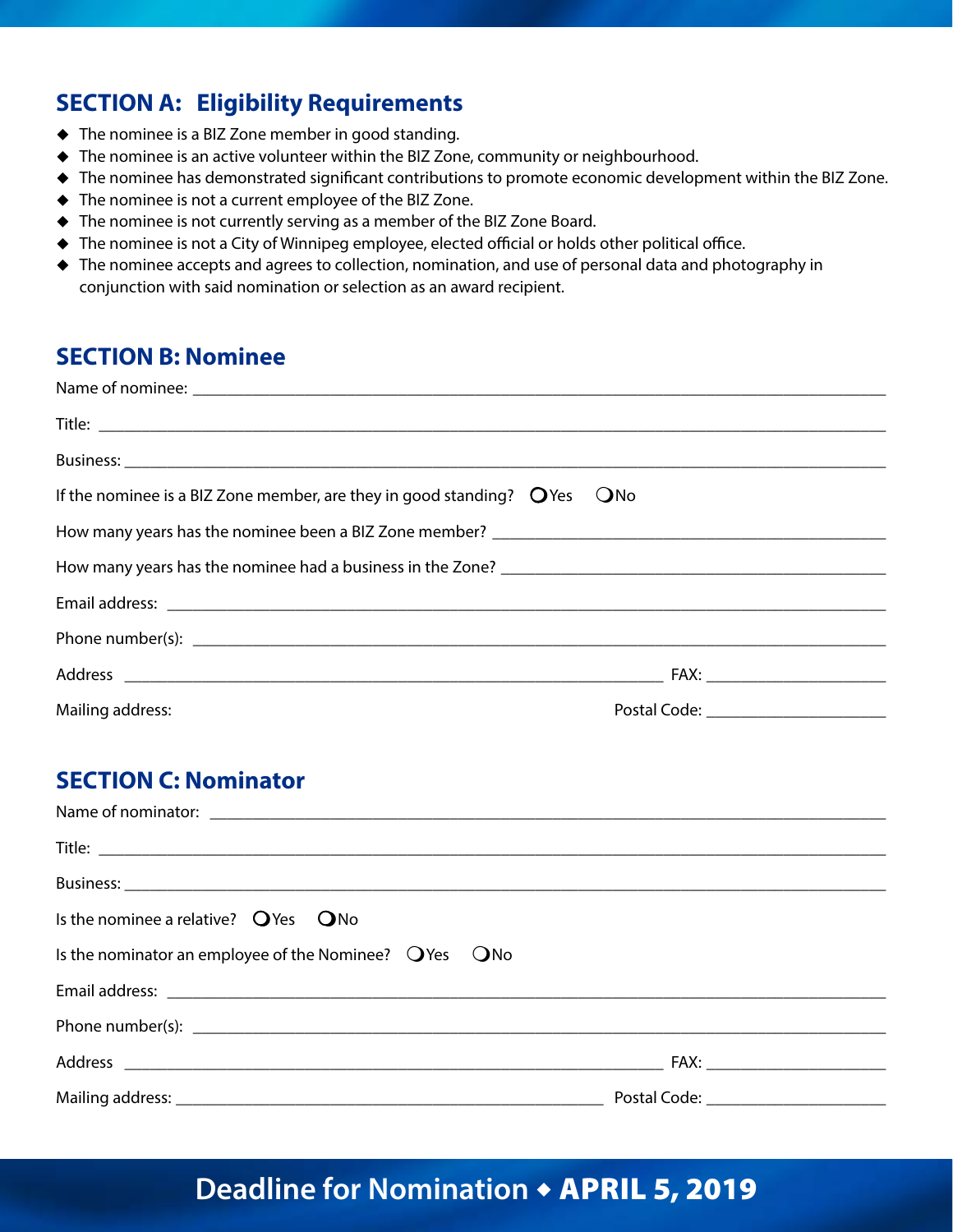## **Section D: BIZ Zone** (to be completed by Executive Director)

| Name of Executive Director: <u>Party of the Contractor</u> Contractor Contractor Contractor Contractor Contractor Contractor |
|------------------------------------------------------------------------------------------------------------------------------|
|                                                                                                                              |
|                                                                                                                              |
|                                                                                                                              |
| Board Chair Email address: 2008 2010 2020 2021 2022 2023 2024 2022 2023 2024 2022 2023 2024 2022 2023 2024 202               |
|                                                                                                                              |
| This form is acknowledged to be received by the Executive Director, or their designate, on the date noted below.             |

**Executive Director** Date **Date 2008 Contract Date 2008 Date 2008 Date** 2008

#### **Section E: Nomination Form**

Provide all information that is important to support your nominee, including relevant facts not covered by the following questions.

\_\_\_\_\_\_\_\_\_\_\_\_\_\_\_\_\_\_\_\_\_\_\_\_\_\_\_\_\_\_\_\_\_\_\_\_\_\_\_\_\_\_\_\_\_\_ \_\_\_\_\_\_\_\_\_\_\_\_\_\_\_\_\_\_\_\_\_\_\_\_\_\_\_\_\_\_\_\_\_

| 2. Identify the category of contribution:                                        |
|----------------------------------------------------------------------------------|
| <b>Q</b> Community Program: Name of Program                                      |
| O Placemaking: Name/location of enhancement: ___________________________________ |
|                                                                                  |

- m Marketing, Promotion & Safety: \_\_\_\_\_\_\_\_\_\_\_\_\_\_\_\_\_\_\_\_\_\_\_\_\_\_\_\_\_\_\_\_\_\_\_\_\_\_\_\_\_\_\_\_\_\_\_\_\_\_\_\_\_\_\_\_\_\_\_\_\_
- 3. Describe the significant contribution provided by the nominee and its value to the Business Improvement Zone, community or neighbourhood.

# Deadline for Nomination  $\triangle$  **APRIL 5, 2019**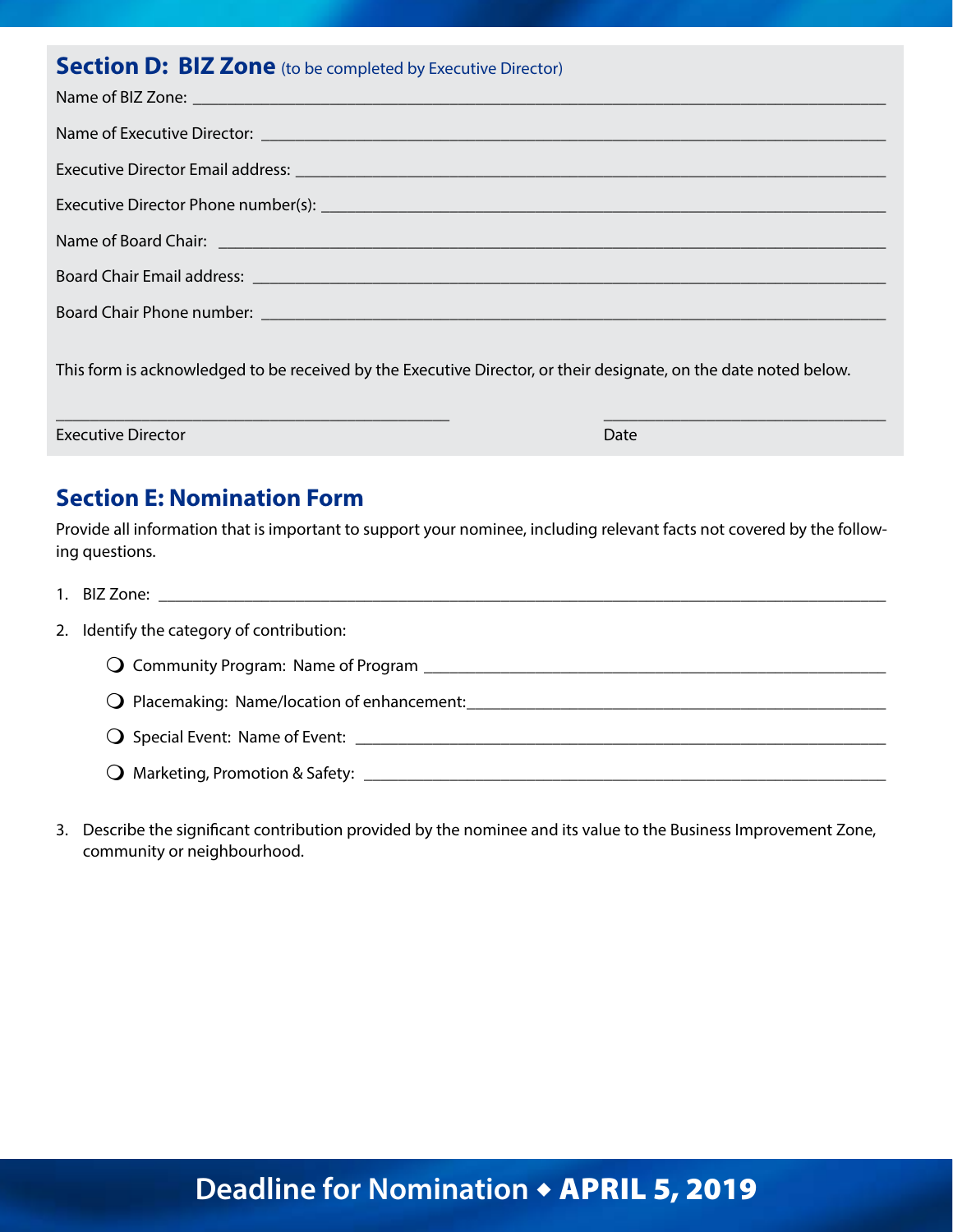4. Explain if and how the nominee's contribution went above and beyond the normal scope of a BIZ Zone member, including demonstrated creativity or innovation in providing the contribution.

5. Describe what motivated the nominee to provide the contribution.

6. Describe the economic impact and benefits of the contribution.

# Deadline for Nomination + APRIL 5, 2019